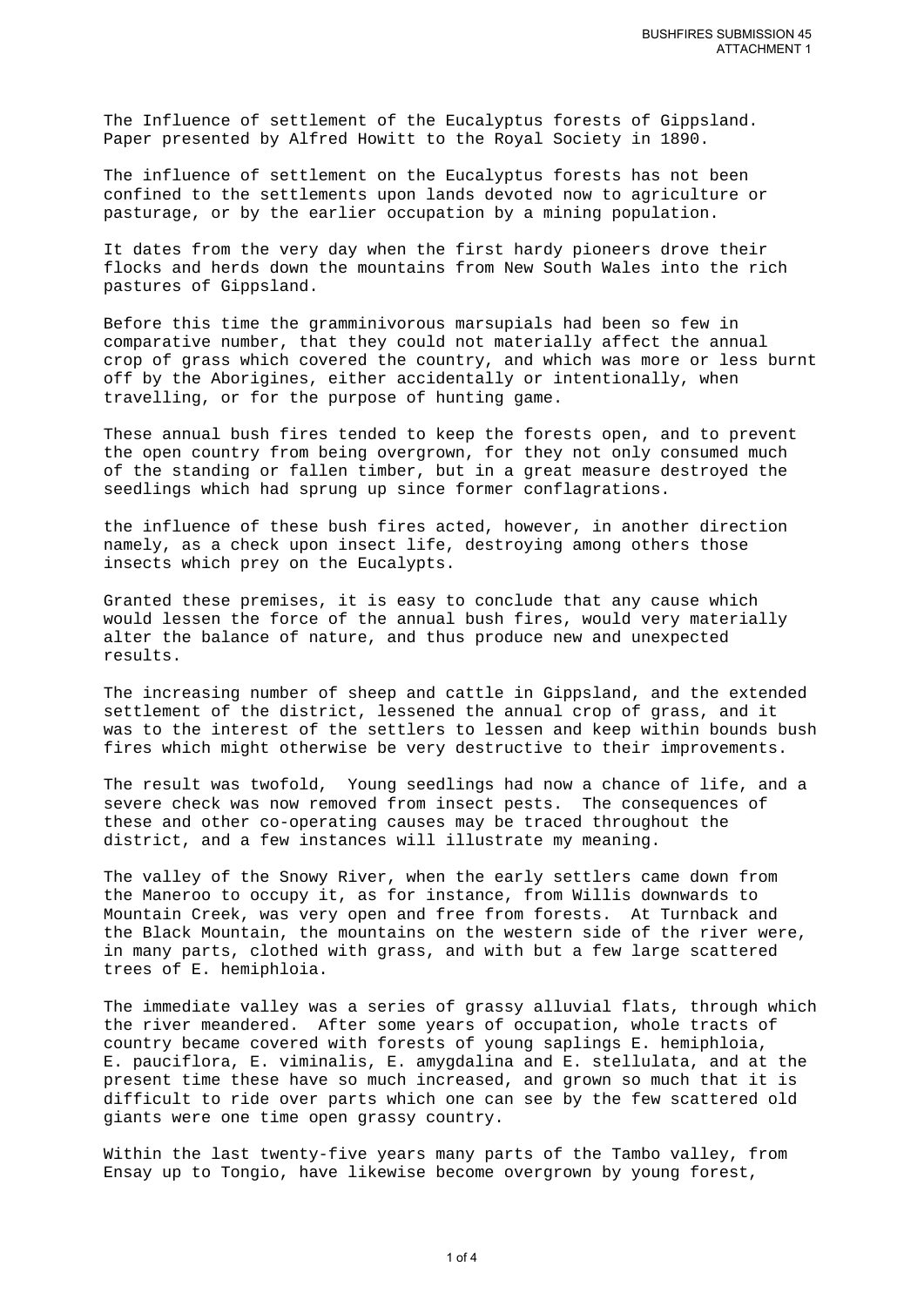principally of E. hemipholia and E. macrorhyncha, which extended up the mountains on either side of the valley. This dates especially from the time when the country was fenced into large sheep paddocks, when it became very important that bush fires should be prevented as a source danger to fences, and even when fire occurred the shortness of the pasturage checked the spread.

Similar observations may be made in the Omeo district, namely, that young forests of various kinds of Eucalypts are growing where a quarter of a century ago the hills were open and park like. In the mountains from Mt Wellington to Castle Hill, in which the sources of the Avon River take their rise, the increase of the Eucalyptus forests has been very marked. Since the settlement of the country, ranges, which were then only covered by an open forest, are now grown up with saplings of E. obliqua, E. sieberiana, and others, as well as dense growths of Acacia discolor, A. verniciaflua, and other arborescent shrubs. These mountains were, as a whole, according to accounts given me by surviving Aborigines, much more open than they are now.

In the upper valley of the Moroka River, which takes its rise at Mount Wellington, I have noticed that the forests are encroaching very greatly upon such open plains as occur in the valley. I observed one range, upon which stood scattered gigantic trees of E. siberiana, now all dead, while a forest of young trees of the same species, all approximate the same age, which may probably be twelve years, growing so densely that it would not be easy to force a passage through on horseback. Again, at the Caledonia River, as at the Moroka, the ranges are in many parts quite overgrown with forests not more than twelve years old.

The valleys of the Wellington and Macalister Rivers also afford most instructive examples of the manner in which the Eucalyptus forests have increased in the mountains of Gippsland since the country was settled. The forests in these valleys, below 2,000ft. E. macrorhyncha, with occasional examples of E. melliodora and E. stuartiana; while E. viminalis occupies the river banks and moist flats. I noticed here young trees, apparently not more than twenty-five years old. In some places, moreover, one could see that the original forest had been composed, on the lower, undulating hills and higher flats of a few very large E. melliodora, with scattered trees of E. polyanthemos and E. macrorhyncha. At the present time the two latter have taken possession, almost to the exclusion of E. melliodora. In other places E. polyanthema and E. macrorhyncha predominate; but on the whole, I think the latter will ultimately triumph over its rivals, unless the hand of man again intervenes

Such observations may also be made in Western and Southern Gippsland, but of course, with reference to different species of Eucalypts.

In the great forest of South Gippsland many places can be seen where there are substantially only two generations of trees, one of a few very large old trees, the other of very numerous trees which are probably not older than 30 to 40 years, and in most cases, certainly not half that period. The older trees of this second growth do not, I suspect, date further back than the memorable "Black Thursday", when tremendous fires raged over this tract of the country. It may also be inferred from the constant discoveries during the process of clearing of Blackfellows' stone tomahawks, that much of this country, now covered by a dense scrub of gum saplings, Pomaderis apetala, Aster argphoylla and other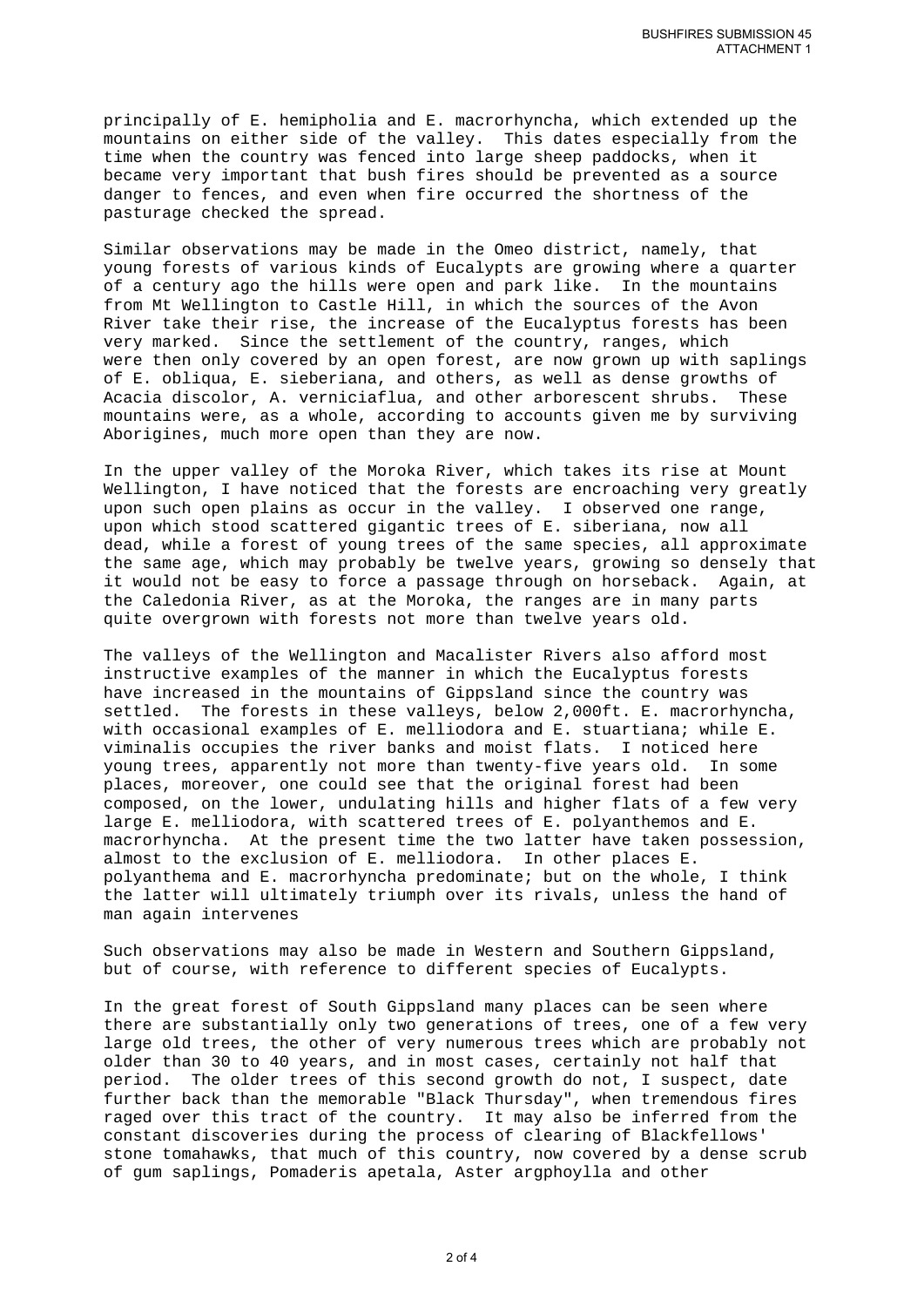arborescent shrubs, that the country was at that time mainly an open forest.

I might go on giving many more instances of this growth of the Eucalyptus forests within the last quarter of a century, but those I have given will serve to show how widespread this re-foresting of the country has been since the time when white man appeared in Gippsland and dispossessed the aboriginal occupiers, to whom we owe more than is generally surmised for having unintentionally prepared it, by their annual burnings, for our occupation.

The age of the new forest does not, however, depend merely on the general observation that they have sprung up since settlement of the country in 1840.

I have been able to make some direct observations, which show the size of certain trees of known age, and which will serve as comparison for the general growth of the forests.

In 1864 the discovery of auriferous quartz reefs in the Crooked River district, caused a township, which is now called Grant, to be formed on the summit of the mountains, near the source of Good Luck Creek. In part of the Government reserve, upon which the warden's quarters and police camp stood, and which was cleared of timber, a few young E. amygdalina trees grew, and were permitted to remain. One of these was lately kindly measured for me by Mr W H Morgan, MMB, who found it to be 56ft high and 10 ft in girth 3ft above the ground. This tree is an example of the very many others of the same species now growing on the surrounding ranges. At Omeo, in the government Reserve, a number of E. viminalis are now 60 ft high, which in 1863 were only small saplings under 5 ft in height. On the road from Sale to Port Albert, which was formed somewhere about 1858-59, there are numerous places where E. viminalis and E. mulleriana and other species are now growing, upon the ditches formed at the sides of the road. Those, for instance, at Lillies Leaf are on average about 30ft high.

These instances show how the occupation of Gippsland by the white man has absolutely caused an increased growth of the Eucalyptus forests in places. I venture, indeed to say with a feeling of certainty, produced by long observation, that taking Gippsland as a whole, from the Great Dividing Range to the sea, and from the boundary of Westernport to that of the New South Wales, that in spite of the clearings which have been made by selectors and others, and in spite of the destruction of the Eucalypts by other means (to which I am about to refer), the forests are now more widely extended and more dense than they were when Angus McMillan first descended from the Omeo plateau into the low country.

I have spoken just now of the destruction of the Eucalypts by other means than the hand of man, for clearing his holdings, and the following are the facts I have gathered concerning the subject:

About the year 1863-64 I observed a belt of Red Gums which extended across the plains between Sale, Maffra and Stratford were beginning to die. Gradually all the trees of this forest, as well as in other localities, perished. At that time my attention was not drawn to the investigation of the cause. Later, however probably about 1878, I observed the Red-Gum forests of the Mitchell River Valley to be dying, just as those at Nuntin and elsewhere had died years before. I then